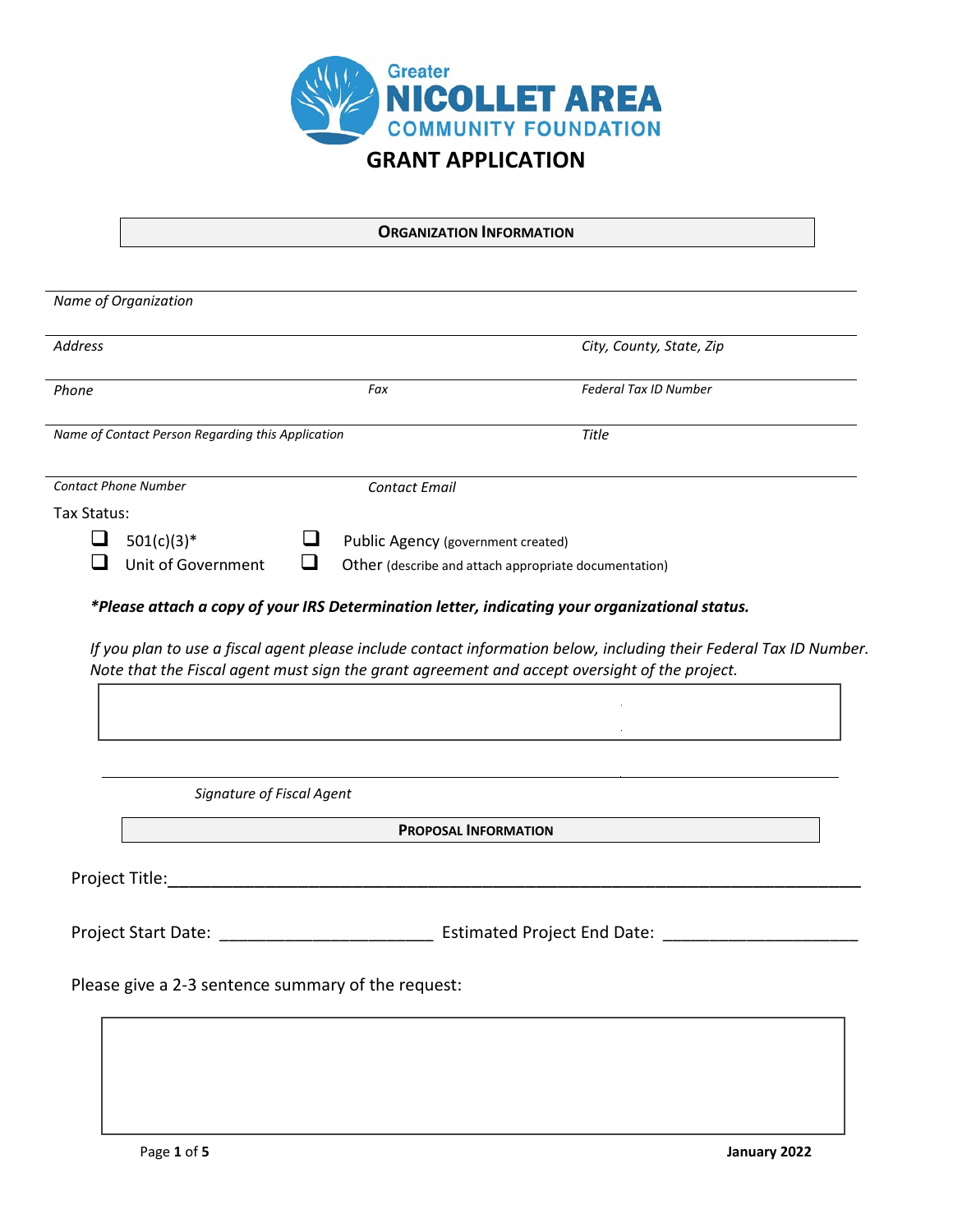

| <b>PROPOSAL NARRATIVE</b>                                                         |  |  |  |  |  |  |  |  |
|-----------------------------------------------------------------------------------|--|--|--|--|--|--|--|--|
| Amount Requested: \$<br>Total Project Cost: \$                                    |  |  |  |  |  |  |  |  |
| $\Box$ Education $\Box$ Culture $\Box$ Recreation $\Box$ Aesthetics $\Box$ Civics |  |  |  |  |  |  |  |  |
| Project Focus (please visit www.investinnicollet.org for more information):       |  |  |  |  |  |  |  |  |
| Indicate the projected number to be served by your project:                       |  |  |  |  |  |  |  |  |

Provide a brief narrative that answers each of the following points. This narrative should be less than two pages and include:

Project Description - Include purpose and objectives.

Funding – What is the specific purpose of the funds requested from GNACF? Are other sources of funds being pursued?

Project Objectives – List the specific and measurable outcomes of the project. State the impact to the community.

Methods – How are you going to accomplish the goals and objectives? What combination of activities and strategies have you selected to bring about the desired results? Why did you select this approach, given all of the possible approaches?

Evaluation – How will you measure your results?

Budget – Please fill out the attached budget page.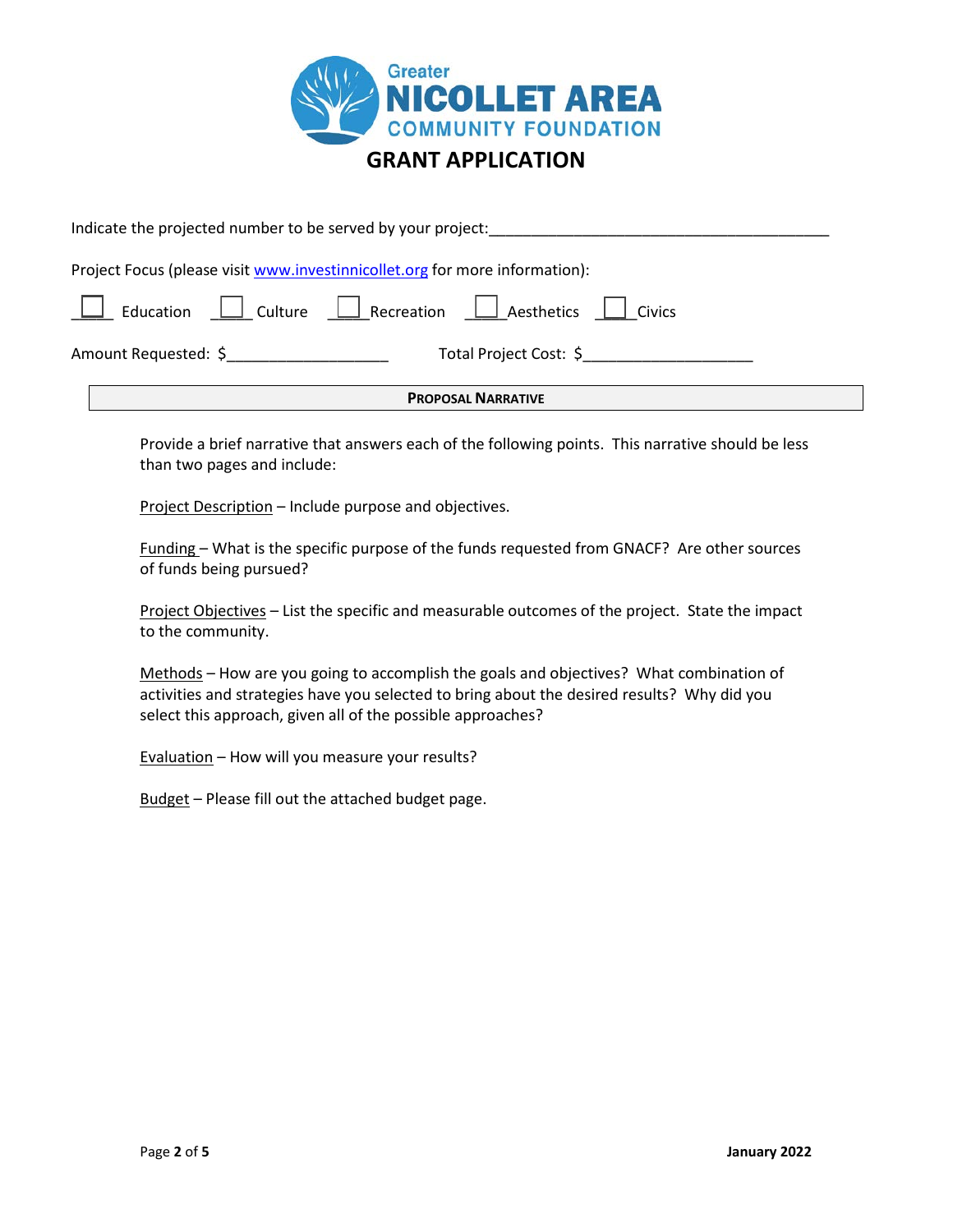

## **CERTIFICATION**

**Agreement:** In submitting the application, the applicant agrees to the following:

- 1. Funds will be spent solely for the purposes stated in the application. The applicant will refund any unused dollars. In addition, the applicant will submit a final report, within 6 months of completion of the project, in a format provided by the GNACF, including a financial statement documenting the expenditure of the grant.
- 2. The applicant understands that the Foundation, in reviewing the grant application, may consult with advisors of the Foundation's choosing, if deemed necessary.
- 3. The applicant will recognize the Foundation in all appropriate publicity connected to the applicant program.
- 4. The applicant understands that by submitting this application to the Foundation for review, a grant is not guaranteed.

I certify that the information contained in this grant application is true and correct to the best of my knowledge. I have the authority to apply for the funds requested.

| Name (please print): |  |
|----------------------|--|
| Signature:           |  |
| Date:                |  |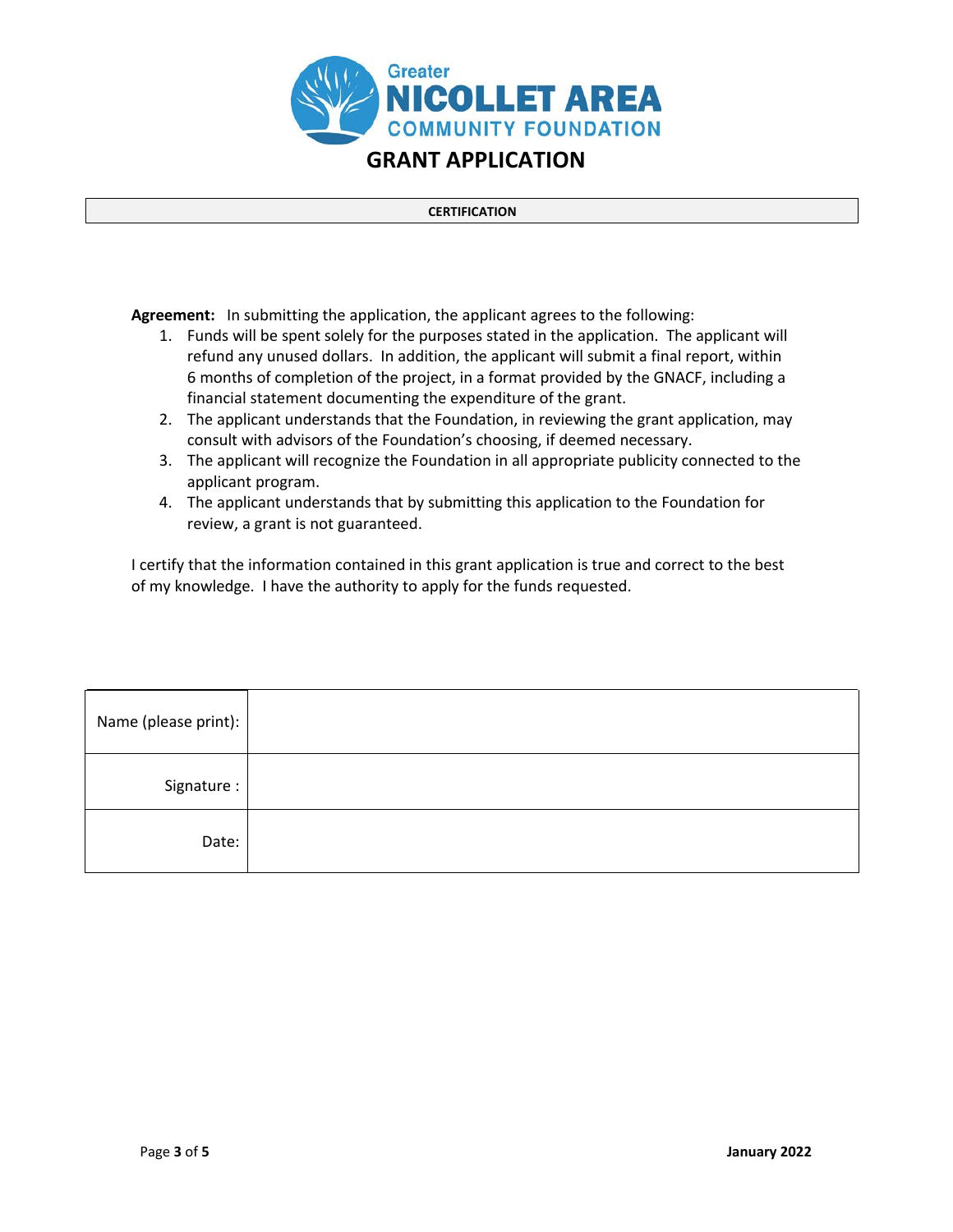

## **GRANT SUBMISSION**

If you have any questions, please contact:

- Sue Keithahn, GNACF President at 612-210-4643 or
- •Jan Renne, GNACF Vice President and Secretary at 507-327-5535

Please submit the completed application to:

Greater Nicollet Area Community Foundation c/o Sue Keithahn PO Box 416 Nicollet, MN 56074

| <b>For Office Use Only</b>                    |  |  |  |  |  |
|-----------------------------------------------|--|--|--|--|--|
| Date Received:                                |  |  |  |  |  |
|                                               |  |  |  |  |  |
| Date Reviewed by Board:                       |  |  |  |  |  |
| <b>Amount Awarded from General Endowment:</b> |  |  |  |  |  |
| Amount Awarded from Education Endowment:      |  |  |  |  |  |
| Date Decision Communicated to Requestor:      |  |  |  |  |  |
| Date Project was Competed:                    |  |  |  |  |  |
| Progress Report Received (if applicable):     |  |  |  |  |  |